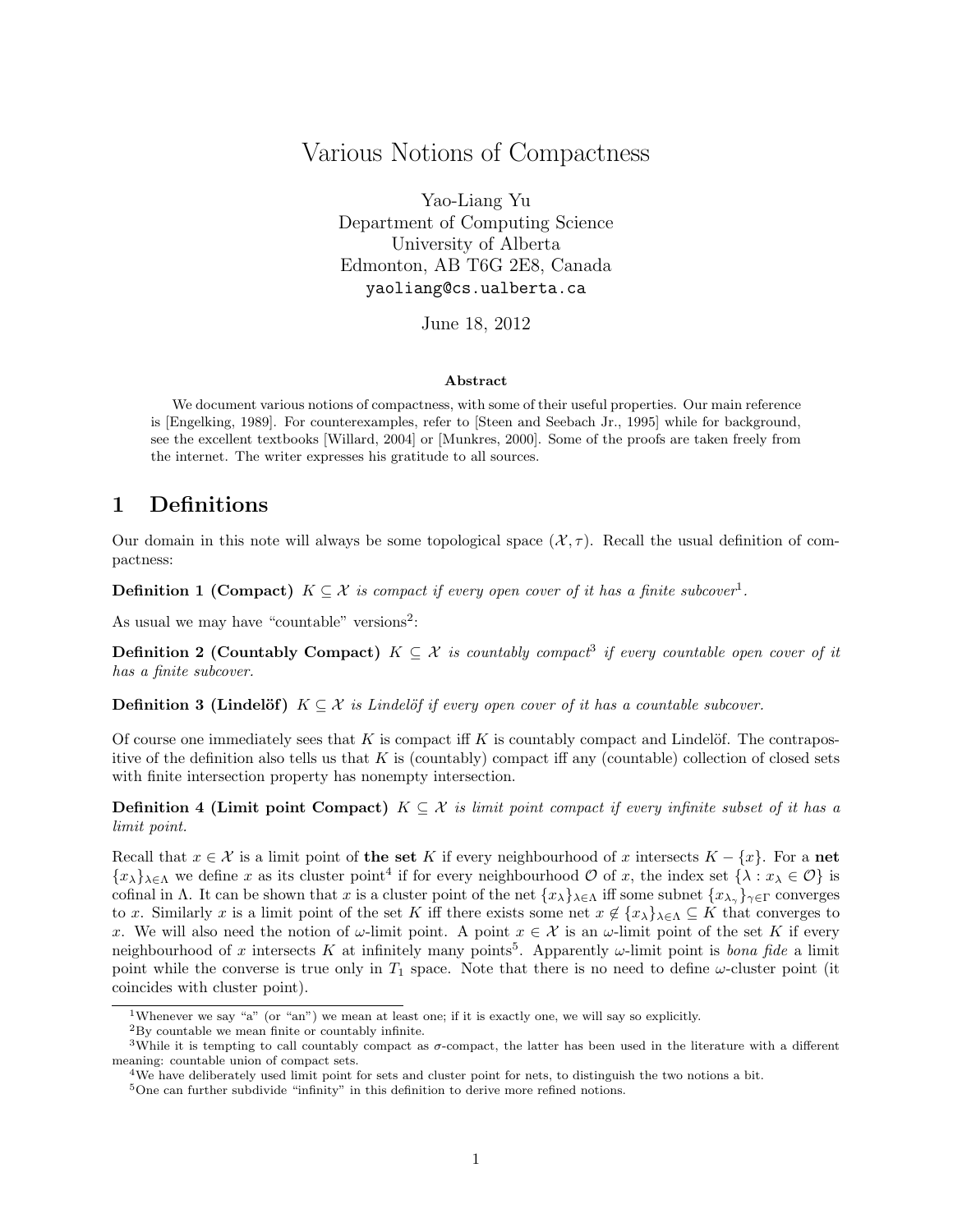**Theorem 1**  $K \subseteq \mathcal{X}$  is countably compact iff every infinite subset of it has an  $\omega$ -limit point iff every sequence in it has a cluster point.

*Proof:* Suppose every sequence has a cluster point and let  $A$  be an infinite set, then we can find a sequence (with distinct elemets) in A whose cluster point clearly is an  $\omega$ -limit point of A. On the other hand, suppose every infinite subset has an  $\omega$ -limit point. Consider any sequence  $\{x_n\}$ , let its distinct elements be  $\{x_{n_m}\}$ , which we assume is an infinite set (otherwise we are done). Apparently any  $\omega$ -limit point of  $\{x_{n_m}\}\$ is a cluster point of  $\{x_n\}$ .

Suppose X is countably compact, let  $\{x_n\}$  be a sequence in X. Denote  $B_n := cl(\{x_i\}_{i=n}^{\infty})$ , hence  $\exists x \in \bigcap_{n=1}^{\infty} B_n$ . Any neighbourhood  $\mathcal{O} \ni x$  must intersect infinitely many elements of the sequence  $\{x_n\}$  (again we omit the uninteresting case where the sequence only has finitely many distinct elements) since otherwise it would imply that  $\bigcap_{n=1}^{\infty}B_n = \emptyset$ . We have used the fact that for any open set  $\mathcal{O}, \mathcal{O} \cap A = \emptyset \iff \mathcal{O} \cap cl(A) = \emptyset$ . On the other hand, suppose every sequence has a cluster point, and let  $B_n$  be a sequence of closed sets that satisfy the finite intersection property. We can choose  $x_n \in B_1 \cap \ldots \cap B_n$ . Any cluster point of  $\{x_n\}$ , say x, must belong to  $\bigcap_{n=1}^{\infty} B_n$ .

It is apparent from the above theorem that countably compact implies limit point compact. The converse is true only in  $T_1$  space. On the other hand, this theorem also tell us that countably compact is implied by the next notion of compactness.

**Definition 5 (Sequentially Compact)**  $K \subseteq \mathcal{X}$  is sequentially compact if every sequence of it has a convergent subsequence.

As the name suggests, sequential compactness is a sequence version of compactness, since the latter can be equivalently defined as every net has a convergent subnet.

**Definition 6 (Pseudo-Compact)**  $K \subseteq \mathcal{X}$  is pseudo-compact if every real-valued continuous function defined on it is bounded.

Pseudo-compactness is an important notion due to the next theorem.

Theorem 2 Pseudo-compact sets are exactly those on which all real-valued functions attain their supremum and infimum.

Proof: Let  $f: \mathcal{X} \mapsto \mathbb{R}$  be bounded, and assume its supremum  $s := \sup f$  is not attained. Define the continuous function  $g : \mathbb{R} - \{s\} \mapsto \mathbb{R}$  as  $g(x) = \frac{1}{x-s}$ . Note that since s is not attained,  $f : \mathcal{X} \mapsto \mathbb{R} - \{s\}$ remains continuous, hence  $g \circ f : \mathcal{X} \mapsto \mathbb{R}$  is again continuous, but it is not bounded.

### 2 Properties

The following properties are interesting to us:

- (a) closed subspace of  $*$  is  $*$ ;
- (b)  $*$  as a subspace of some  $T_2$  space is closed;
- (c) product of  $*$  is  $*$ ;
- (d) continuous image of  $*$  is  $*$ ;
- (e) lower(upper)-semicontinuous functions on \* attains their lower(upper) bound, and the minimizers constitute a \*.

As we will see, the last property (e), holds for countably compact sets, which, in fact, amazed the writer and caused him to write this note.

Our first theorem can be found in any good general topology book (for instance, [Willard, 2004]):

**Theorem 3** Compact satisfies  $(a)-(e)$  (where in  $(c)$  the products can be arbitrary).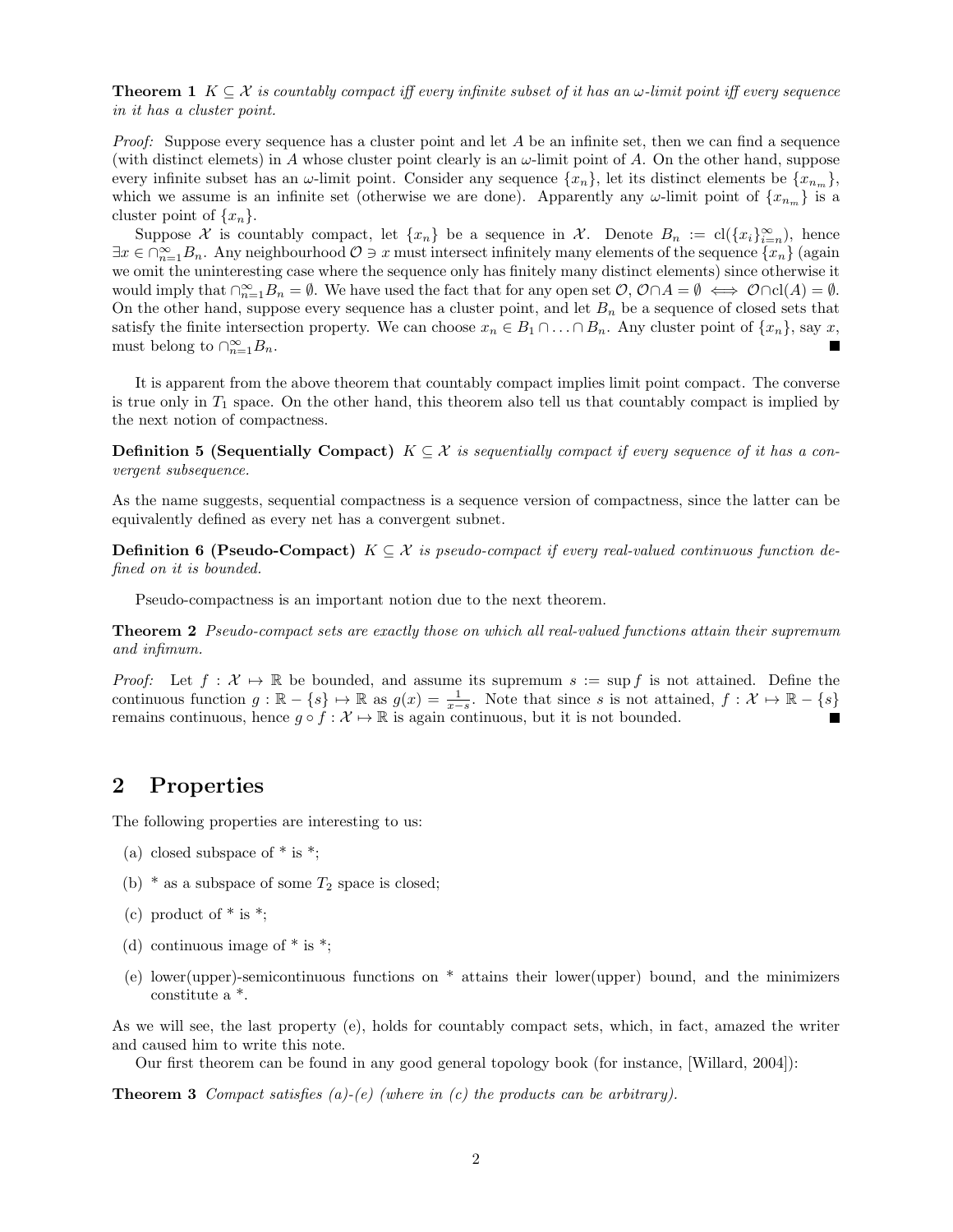#### **Theorem 4** Countably compact satisfies  $(a)$ ,  $(d)$ ,  $(e)$  but does not satisfy  $(b)$ , or  $(c)$  even for finite products.

*Proof:* We only prove the validity of (e). Let  $f : \mathcal{X} \to \mathbb{R}$  be l.s.c and X be countably compact. We first show that  $c := \inf_{x \in \mathcal{X}} f(x)$  is finite. Suppose not, then the countable collection of closed sets  $\{x \in \mathcal{X} : f(x) \leq -n\}$ satisfies the finite intersection property hence has nonempty intersection, *i.e.*  $\exists x \in \mathcal{X}$ , s.t.  $f(x) = -\infty$ , contradiction. Next consider the countable collection of closed sets  $\{x \in \mathcal{X} : f(x) \leq c + 1/n\}$  which again satisfies the finite intersection property hence has nonempty intersection, call it  $\mathcal{M} := \{x \in \mathcal{X} : f(x) = c\}.$ Apparently, M is closed hence countably compact. П

Note that the product of a countably compact space and a countably compact  $k$ -space is countably compact [Engelking, 1989, Theorem 3.10.13]. Also the product of a countably compact space and a sequentially compact space is countably compact [Engelking, 1989, Theorem 3.10.36].

**Theorem 5** Sequentially compact satisfies  $(a)$ ,  $(d)$ ,  $(e)$  and  $(c)$  for countably infinite products (but fails for  $\aleph_1$  products), but does not satisfy (b).

Proof: For (c), see [Engelking, 1989, Theorem 3.10.35].

To show (b) is invalid, consider the ordered space  $[0, \aleph_1)$ , which is easily seen to be Hausdorff and first countable (local basis for  $b < \aleph_1$ :  $(a, b], \forall a < b$ ). For any infinite subset A of  $[0, \aleph_1)$ , extract a countable subset, say  $B \subseteq A$ , then define  $s = \sup B$  which we know exists. The interval [0, s] is compact hence limit point compact, which proves that  $B \subseteq [0, s]$  has a limit point in  $[0, s]$  hence  $A \supseteq B$  also has a limit point in  $[0, \aleph_1)$ . Combining everything we know  $[0, \aleph_1)$  is sequentially compact (but not compact).  $[0, \aleph_1)$  as a subspace of the compact Hausdorff space  $[0, \aleph_1]$  is clearly not closed (on the opposite, open).

**Theorem 6** Limit point compact satisfies (a) but does not satisfy  $(b)$ ,  $(c)$  (even for finite products), (d) or (e).

Proof: (a) is easy hence omitted.

To show why (d) is invalid, Take  $\mathbb R$  with its usual topology and  $\{0,1\}$  with the trivial topology. Then  $\mathbb{R} \times \{0,1\}$  is easily seen to be limit point compact but the projection (which is continuous) to  $\mathbb{R}$  is not limit point compact ( $\mathbb R$  with its usual topology is not limit point compact, take, say  $\mathbb N$  as the infinite set).

For (c), see [Steen and Seebach Jr., 1995, Example 112].

For (e), we show that limit point compactness does not even imply pseudo-compactness. Take the natural numbers N equipped with the discrete topology, and consider the product space  $\{0, 1\} \times \mathbb{N}$  where the space  $\{0, 1\}$  is equipped with the trivial topology. It is easy to see every non-empty subset of the product space has a limit point (for  $(0, n)$  is a limit point of  $(1, n)$ ,  $\forall n \in \mathbb{N}$ ). The projection  $\pi : \{0, 1\} \times \mathbb{N} \to \mathbb{N}$  is clearly continuous but N with discrete topology is not pseudo-compact, hence  $\{0, 1\} \times \mathbb{N}$  cannot be pseudo-compact either (see the next theorem).

**Theorem 7** Pseudo-compact satisfies (d) but does not satisfy (a), (b), (c) (even for finite products) or (e).

Proof: We only show why (e) is false. Consider the natural numbers N equipped with the particular point topology<sup>6</sup>, where the particular point is, say, 0. Any function  $f : (\mathbb{N}, \tau_p) \mapsto \mathbb{R}$  is continuous iff f is constant while f is l.s.c. iff  $f(x) \leq f(0), \forall x$ . Hence  $(\mathbb{N}, \tau_p)$  is pseudo-compact but apparently does not satisfy (e).

Note however that the product of a pseudo-compact space and a pseudo-compact  $k$ -space is pseudocompact [Engelking, 1989, Theorem 3.10.26]. Also the product of a pseudo-compact space and a sequentially compact space is pseudo-compact [Engelking, 1989, Theorem 3.10.37].

**Theorem 8** Lindelöf satisfies (a) and (d) but does not satisfy (b), (c) (even for finite products), or (e).

Proof: For (b), it is enough to observe that even second countable subspace of a Hausdorff space need not be closed. (Take  $(0,1)$  as a subspace of  $\mathbb{R}$ .)

 $\blacksquare$ 

For (c), see [Munkres, 2000, Examples 4 and 5, § 30].

For (e), use the same counterexample as that for limit point compact.

Finally, we summarize this section in Table 1.

<sup>&</sup>lt;sup>6</sup>The particular point topology on a set X is defined with respect to a particular point  $p \in \mathcal{X}$  such that  $A \subseteq \mathcal{X}$  is open iff  $A \ni p$  or  $A = \emptyset$ .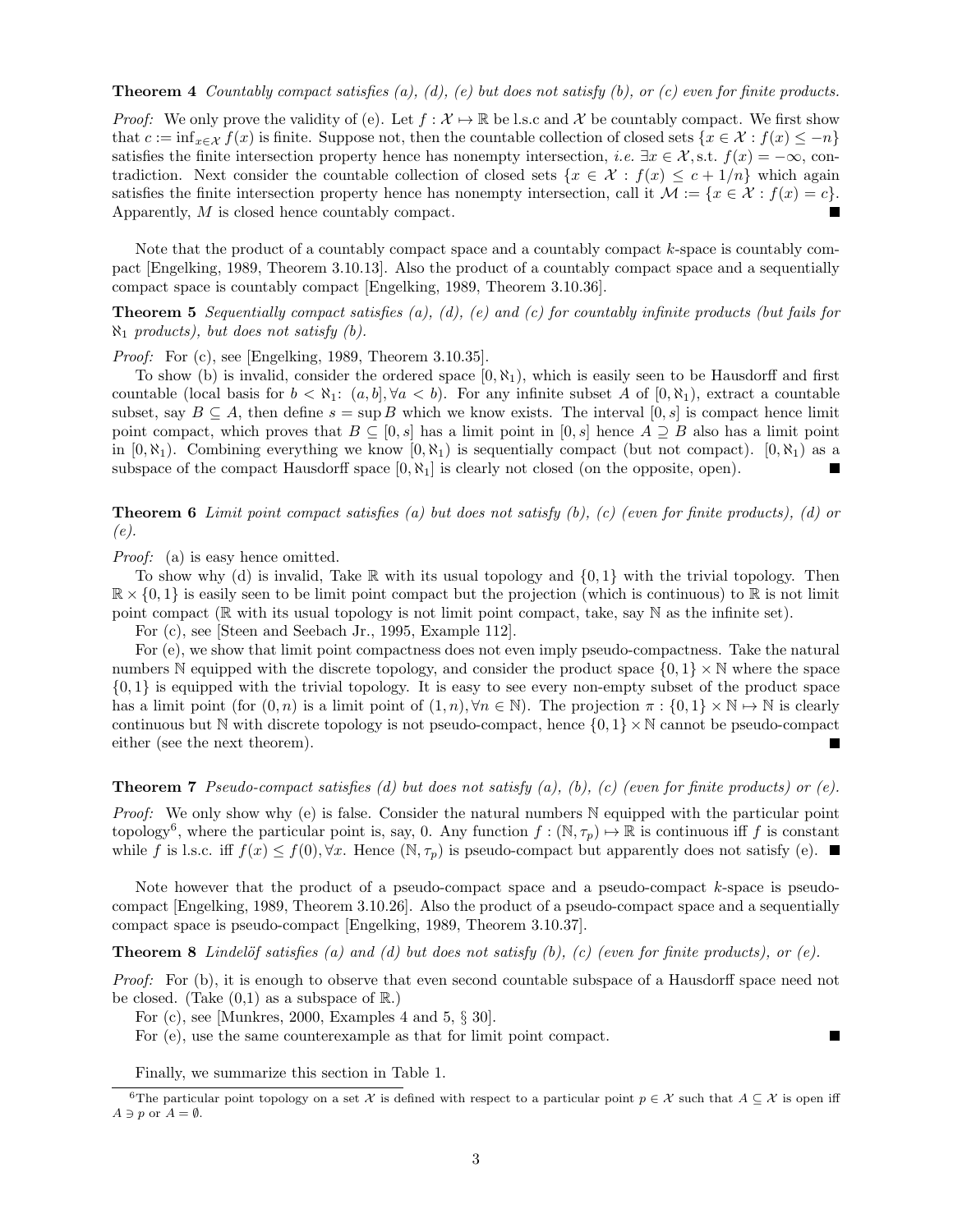| Properties<br><b>Notions</b> | l a | (b)      | (c)      |   | e l |
|------------------------------|-----|----------|----------|---|-----|
| Compact                      |     |          |          |   |     |
| Sequentially Compact         |     | ×        |          |   |     |
| Countably Compact            |     | ×        | ×        |   |     |
| Limit Point Compact          |     | ×        | ×        | × |     |
| Pseudo Compact               | ×   | ×        | ×        |   |     |
| Lindelöf                     |     | $\times$ | $\times$ |   |     |
|                              |     |          |          |   |     |

Table 1: Properties owned by different notions of compactness.

## 3 Relations

We discuss in this section the relations between various notions of compactness.

Theorem 9 Limit point compactness implies sequential compactness in first countable spaces.

*Proof:* Consider a sequence  $\{x_n\}$  (w.l.o.g., with distinct elements), which by assumption has a limit point x. We now construct a subsequence that converges to x. Since the space is first countable, let  $\{\mathcal{N}_n\}$  be the collection of local countable bases at x. Choose (arbitrarily)  $x_{n_1} \in \mathcal{N}_1$ , and choose  $x_{n_m} \in \bigcap_{i=1}^m \mathcal{N}_i$ . We have  $x_{n_m} \rightarrow x.$ 

The previous theorem can be strengthened a bit:

Theorem 10 Every sequential space that is limit point compact is sequentially compact.

*Proof:* Let  $\{x_n\}$  be a sequence (w.l.o.g. with distinct elements) in the limit point compact sequential space X. Let x be a limit point of the (infinite) set  $A := \{x_n\}$ , therefore  $x \in cl(A - \{x\})$ . It follows that  $A - \{x\}$  is not closed hence not sequentially closed either, so  $\exists \{y_n\} \subset A-\{x\}$  that converges to some point  $y \notin A-\{x\}$ . Rearranging the sequence  $\{y_n\}$  we get a convergent subsequence of  $\{x_n\}$ . П

#### Theorem 11 Every pseudo-compact normal space is countably compact.

*Proof:* Suppose not, then  $\exists \{x_n\} := S$  which does not have a limit point, hence S is closed and discrete (for if  $\{x\} \subseteq S$  is not open then x is a limit point of S). Therefore the function  $f : S \mapsto \mathbb{N}$  defined as  $f(x_n) = n$ is continuous hence by the Tietze extension theorem it can be extended to the whole space (which is normal by assumption). But the continuous extension is not bounded, contradicting pseudo-compactness. п

**Theorem 12** Every sequentially compact metric space is totally bounded hence second countable.

*Proof:* Let  $\mathcal X$  be a sequentially compact metric space, which we suppose is not totally bounded, then  $\exists \epsilon > 0$  s.t. X cannot be covered by finite many balls with radius smaller than  $\epsilon$ . Construct a sequence as follows: choose  $x_1 \in \mathcal{X}$  arbirrarily, and choose  $x_n \in \mathcal{X} - \bigcup_{i=1}^{n-1} B(x_i, \epsilon)$ , where  $B(x_i, \epsilon)$  is the ball centred at x<sub>i</sub> with radius  $\epsilon$ . Since X by assumption is sequentially compact,  $\exists$  subsequence  $\{x_{n_i}\}\mapsto x \in \mathcal{X}$ , which is impossible since the tails of  $\{x_i\}$  by construction are at least  $\epsilon$  apart.

It is obvious that every totally bounded metric space is second countable: take the basis as  $\cup_{n\in\mathbb{N}}\cup_{i\in I_n}$  $B(x_i, \frac{1}{n})$ , where for a fixed  $n \in \mathbb{N}$ , the index set  $I_n$  can be chosen to be finite since the space is by assumption totally bounded.

Again, we summarize our findings in Figure 1. Note that locally compact separable space need not be  $\sigma$ -compact: take  $\mathcal{X} := \mathcal{Y} - y$ , where y is any point in  $\mathcal{Y} := \{0,1\}^{\mathbb{R}}$ . As an open subspace of the compact separable space  $\mathcal{Y}, \mathcal{X}$  is also separable and locally compact. Suppose  $\mathcal{X}$  is  $\sigma$ -compact, then y would be a  $G_{\delta}: \mathcal{X} = \mathcal{Y} - y = \cup_{n} K_n$ , where  $\{K_n\}$  is a compact covering of X (also note that Y is Hausdorff so that  $K_n$ is closed). Therefore  $y = \cap_n \mathcal{O}_n$ , where  $\mathcal{O}_n$  are basic open sets in  $\mathcal{Y}$ . For a fixed  $n \in \mathbb{N}$ ,  $\mathcal{O}_n = \prod_{i \in \mathbb{R}} \mathcal{O}_{n,i}$ , where only finitely many  $\mathcal{O}_{n,i}$  has cardinality 1 (*i.e.*  $\mathcal{O}_{n,i} = \{0\}$  or  $\mathcal{O}_{n,i} = \{1\}$ ), index these by  $I_n$  (hence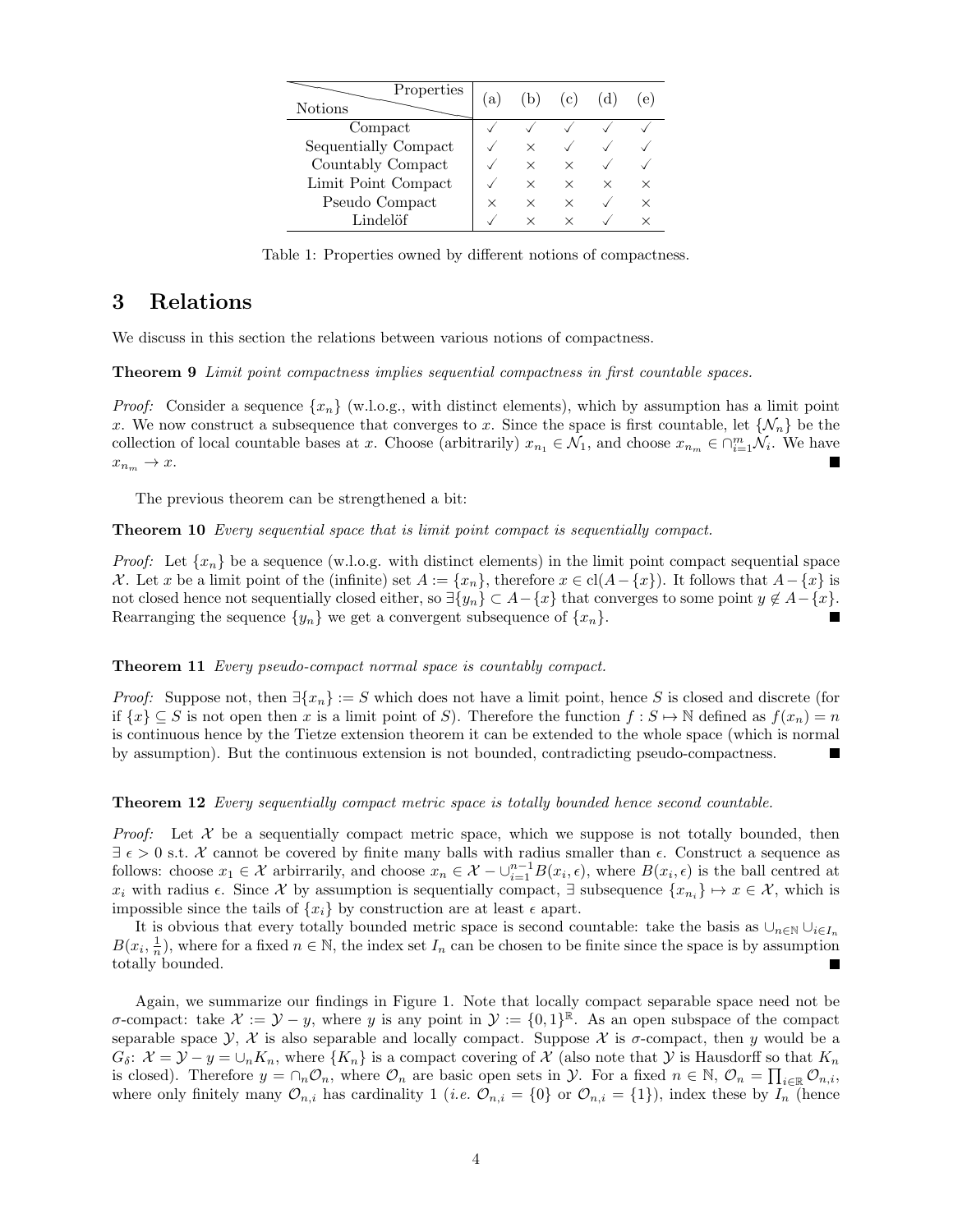

Figure 1: Relations between various notions of compactness

 $|I_n| < \infty$ ). Let  $j \in \mathbb{R} - \bigcup_{n \in \mathbb{N}} I_n$ , and consider the point x satisfying  $x_i = y_i, \forall i \in \mathbb{R} - \{j\}$  and  $x_j \neq y_j$ . By construction,  $x \in \bigcap_n \mathcal{O}_n$ , contradiction.

Lastly we mention that we apparently have not covered all notions of compactness which have been developed in the literature, such as paracompactness, realcompactness, metacompactness, etc. One should consult [Engelking, 1989] or [Steen and Seebach Jr., 1995] in case s/he hasn't had enough fun.

## Appendix: Sequential Space and k-space

We recall the definitions of sequential space and k-space. The maim aim of this appendix is solely for the sake of the writer, as he is not yet familiar with sequential spaces and k-spaces at the time of writing.

Recall that  $\mathcal{O} \subset \mathcal{X}$  is called open if every net in X converging to some point in  $\mathcal{O}$  is eventually in  $\mathcal{O}$ ; while  $\mathcal{C} \subseteq \mathcal{X}$  is called closed if every converging net in C converges to some point in C. It is easy to show that the complement of a closed set C is open: suppose not, then there exists some net  $\{x_{\lambda}\}_{\lambda\in\Lambda}\subseteq\mathcal{X}$  converging to  $x \in \mathcal{X} - \mathcal{C}$  but not eventually in  $\mathcal{X} - \mathcal{C}$ , hence we can extract a subnet  $\{x_{\lambda_{\gamma}}\}_{\gamma \in \Gamma} \subseteq \mathcal{C}$  that converges to x too. Since C is closed we arrive at the contradiction that  $C \cap X - C = \{x\}$ . Similarly the complement of an open set is closed.

By changing nets to sequences we get the definition for sequentially open (closed) sets. Again, the complement of a sequentially open (closed) set  $\mathcal O$  is closed (open): suppose not, then there exists some sequence  $\{x_n\} \subseteq \mathcal{X} - \mathcal{O}$  converging to  $x \in \mathcal{O}$ ; since  $\mathcal{O}$  is open we arrive at the contradiction that the tail of the sequence  $\{x_n\}$  is both in  $\mathcal{O}$  and  $\mathcal{X}-\mathcal{O}$ . Trivially, open (closed) sets are sequentially open (closed) while the converse in general is not true hence motivates the next definition:

**Definition 7 (Sequential space)** Topological space  $(\mathcal{X}, \tau)$  is a sequential space iff every sequentially open (closed) set is open (closed).

For a given set A, we define its sequential closure as

$$
scl(A) := \{ x \in \mathcal{X} : x \leftarrow \{ a_n \} \subseteq A \}.
$$

Obviously  $\text{scl}(\emptyset) = \emptyset$ ,  $A \subseteq \text{scl}(A) \subseteq \text{cl } A$ . Moreover  $\text{scl}(A \cup B) = \text{scl}(A) \cup \text{scl}(B)$ , hence in general (even in sequential spaces)  $\text{scl}(\text{scl}(A)) \neq \text{scl}(A)$  as otherwise it would imply  $\text{scl}(\cdot) = \text{cl}(\cdot)$ . Topological spaces that do satisfy  $\text{scl}(\cdot) = \text{cl}(\cdot)$  are called Fréchet-Urysohn. Sequential closure is inherited by subspaces in the sense that if S is a subspace of X, then  $\forall A \subseteq S$ ,  $\text{scl}_S(A) = S \cap \text{scl}_\mathcal{X}(A)$ , hence it follows that Fréchet-Urysohn spaces are exactly those whose subspaces are all sequential. Easily we know that every first-countable space